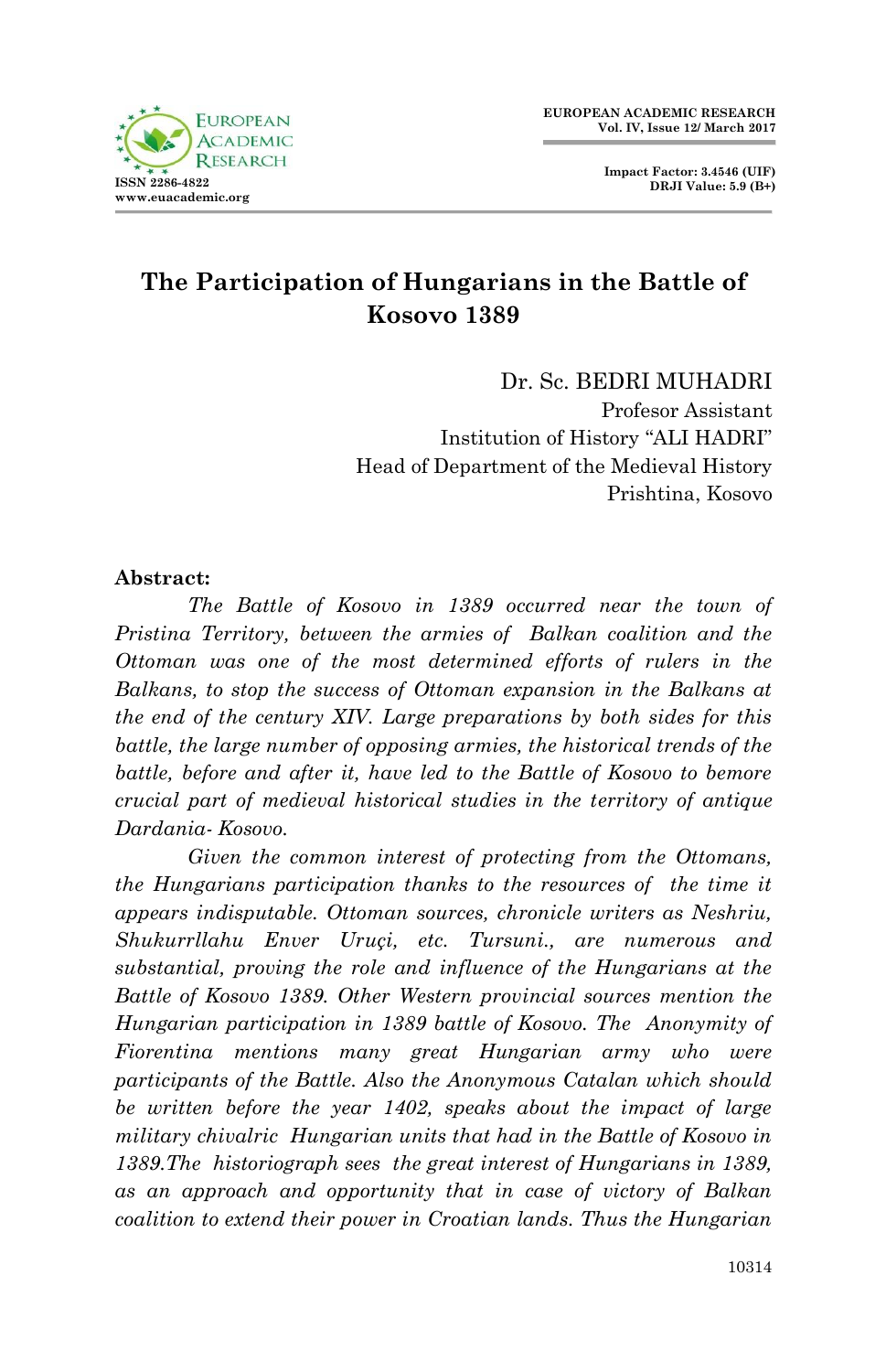*kingdom has devoted special attention to the events that link with this battle. Supported by every aspect, the dokumentaryasweel as by developments on the ground, we understand the necessity of the participation of Hungarians in Kosovo Battle in 1389.*

**Key words**: Battle of Kosovo, Kosovo, Ottoman, Ottoman source, Ottoman chronicles, Milos Kopiliqi, Sultan Murad I, Lazarus Hrebelanoviq Balkans, Ahmad, Oruc, Demetrius Jonima, Gjergj Balsha I, Neshri, Bulgarians, Hungarians, Bosnians, Serbs, Arber.

In the history of nations there are many important moments and events that attract the attention of historians and different researchers, however special attention deserve those major events that mark a turning point in the further development of their own history. An event of such importance marks the Battle of Kosovo Polje, near Pristina held in 1389 between the Ottoman army led by Sultan Murad I and Balkan princes organized in a joint military coalition under the leadership of the Serbian Knjaz Lazar Hrebelanoviq. In this battle were killed Sultan Murat I and Knjaz Lazar. We have to accept the fact that it is difficult to write about the historical event of the Battle of Kosovo, because it is a quite dark event, hypothetical and without objectively scientific illumination. The main reason for not lighting of this historic event is just the lack of diplomatic resources-documents and first-hand story of the time when it developed. On the other hand, due to the effects of Pan-Slavic "mythology", it is being fantasised more about this battle (of Kosovo).So far we have only Ottoman, Slavic and Western chronicles, as narrative sources, which usually are not contemporary with the events, but tend to preserve the authenticity of the events that took place(Rexha, 1990, 19). However, it is known that they do not have the value as formal diplomatic sources of that time.

Ottoman sources, as the most popular the Ottoman chronicles appear richer from other sources, whether Byzantine, Slav, etc.., As they bring announcements of interest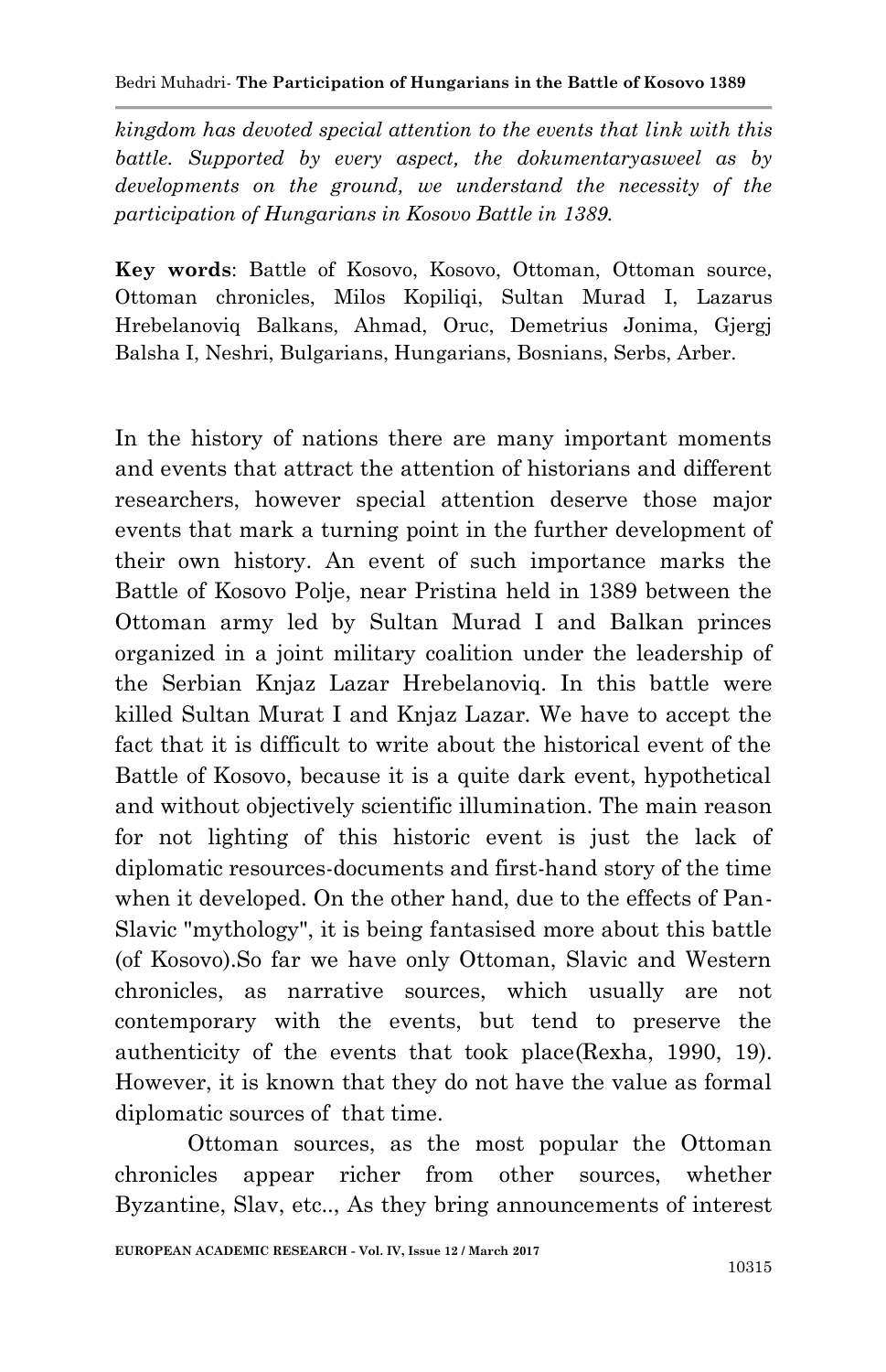for the situation created in the Central and Western Balcan. Without these it would be impossible to unravel the character of the battle and the reflected development of the battle. As for all other events for the Battle of Kosovo, Ottoman sources give us very rich and interesting information.In them we find valuable details on its various problems, such as the time of the event; causes of military confrontation; participating forces; tactic of war;development and anti-Ottoman coalitionand the participation of military forces of the Ottoman Empire; Sultan murder by Milos bastard; and the end of the battle (Thëngjilli, 2008, 507).

Regarding the Ottoman narrative sources associated with the Battle of Kosovo we can say that they are distinguished by two main lines connected to the participants in the battle. A group of these resources gives participants of the battlefield indefinitely, saying that beside Lazar there participated Albanians, Bosnians, Bulgarians, Vlachs, Hungarians, Czechs, Poles, and French. The other participant group sets as the most important Albanians, Serbs and Bosnians participants, and distinguishes these from other auxiliary forces.

In support of the Ottoman chronicles the Battle of Kosovo took place on June 28 (according to the old calendar June 15, 1389) at Kosovo Polje (present-day municipality of Obilic), between the coalition forces of Balkan Christians on the one hand, and the Ottoman -islamik and their vassals on the other hand, who fought on the side of Sultan Murad I (Thëngjilli, 2008, 507).

Ottoman sources that talk about the Battle of Kosovo in 1389 beggins with the chronicler Ahmad (1334-1413), his work "Iskender - Name", ( The Book about Iskender) is written in verse. This chronicle, describing the struggle of Sultan Murad I with King Lazar, does not mention any of the members of the anti Ottoman coalition, including here Albanians (Lufta, 1968, 27-29) aswell. It does not provide any data on the report of the military forces and does not say clearly which armies took part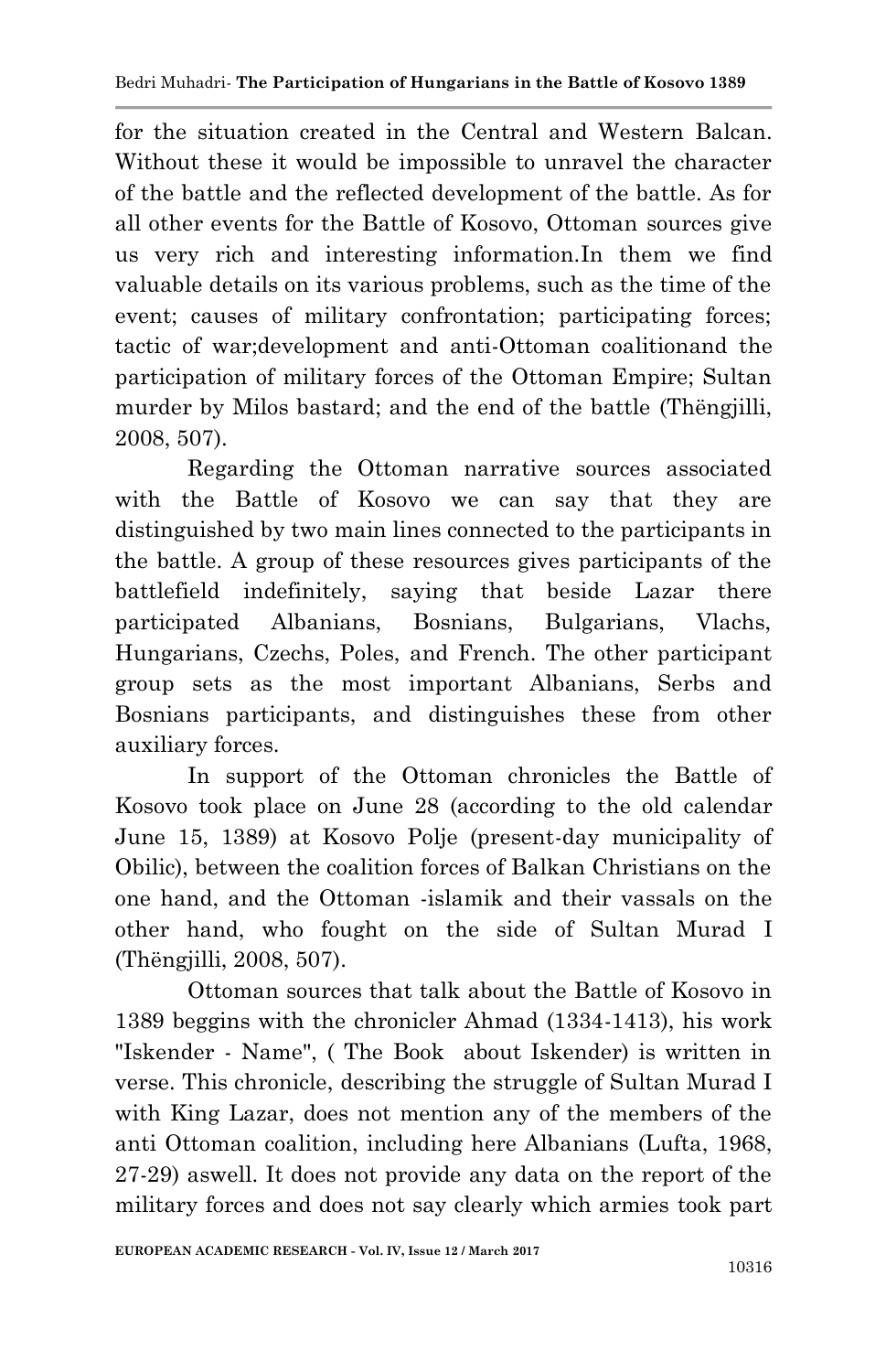in that battle ( Rexha, 1990,20). Exept from this, the chronicle does not mention the place of the event, the work is important because it collected data in Edrene, by members of the battle (Thëngjilli, 2005, 164). It is important that informs about the Battle of Kosovo in 1389. For the story of the battle of 1389, Ahmed writes, "... Lazarus gathered an army of countless ... fought with Murat who emerged triumphant ..." (Lufta, 1968, 28).

The Chronicle will serve as a source for many subsequent chroniclers and authors. Seventy years later, this historical event in a wider way was descripted by the Ottoman chronicler Shukrullahu (1386 - 1459), his work "Behcet -*üt*tevărih" (Pleasures of history), speaks for Albanians whow he knows with the arnavud (Lufta, 1968, 28) name.This author provides the first data about the location and time of the battle. Writing for the 1389 Battle of Kosovo, he tells the coalition participants against the Ottomans, mentioning even Albanians (Lufta, 1968, 31). In the description of the event for coalition participants against Sultan Murad I writes: "... the army of Vlachs, Hungarians, Czechs, Serbs, Albanians (Lufta, 1968, 31) etc.For the killer of Sultan Murat he writes that "... a wounded soldier hiding among the dead, managed to kill wickedly Sultan Murad I... " (Lufta, 1968, 32). This work is supported in Ahmads chronicle (Rexha, 1990, 164; Thëngjilli, 2008, 164).

Some years later (1464), in the work where history is written in verse titled "Dusturname" of an author known with the pseydonym Enver,it is described in more details the Battle of Kosovo. Describing the battle of Kosovo writes: "The Hungarians Zhekomin sent Lazar 20,000 soldiers as lions telling them to fight against Turks. In the place of Lazarus came Albanian, Bosnian, Vlach, Czech soldiers etc,,," (Lufta, 1968, 34). This chronicler gives a date for the Battle of Kosovo 791/all, or December 20, 1389, (Lufta, 1968, 34) which is wrong.

Chronicler Oruçi (missing data for date of birth and death of the author), in his work "*Tevârih-i âl-i osman" (History*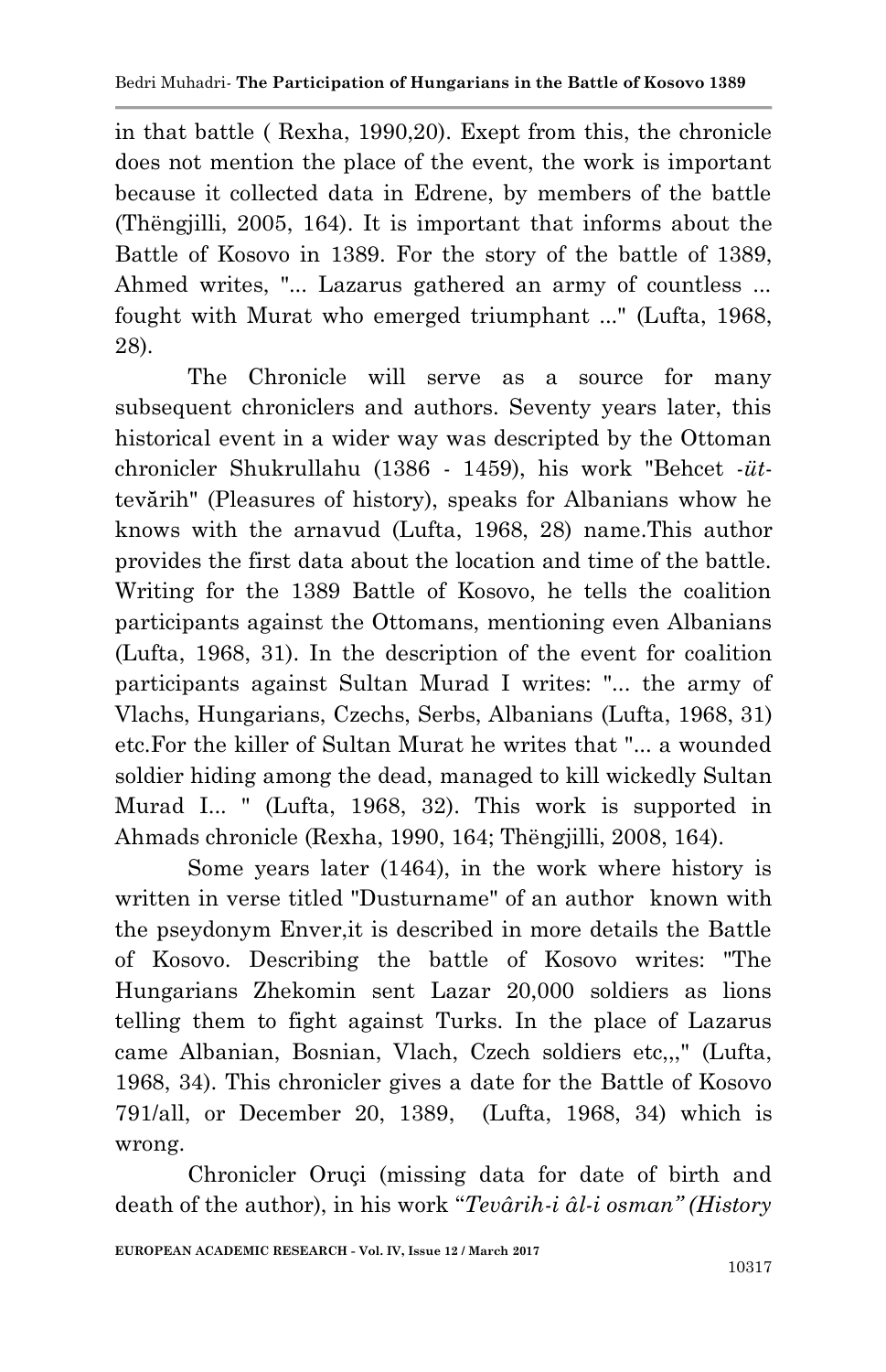*of the Ottoman dynasty)* (Lufta, 1968, 34) gives a more detailed description of the Battle of Kosovo of 1389 such as the number of soldiers of the warring parties, etc.. In the number of military forces from the Ottoman camp this author writes: *"He (Sultan Murad I B. M) with fifty-sixty soldiers went and appeared in Kosovo Polje. Here was the meeting place. Lazarus also gathered soldiers from the Serbs, the Vilayet of Rashes, from the Albanian land and from every other population* (Lufta, 1968, 42).

Dervish Ahmet Ashik, known as Ashik Pashazade (1400 after 1484) in the work "*Tevarih-i-al Osman*", where he wrote the history of the Ottoman Empire until 1448, in the notes of the Battle of Kosovo is the first author who gives the name of Murad's killer, Milosh Kopil (Thëngjilli, 2008, 504). The chronicler Ashik Pashazadeja, is the first Turkish historian who mentions the shrine at the place of Murads assassination (Thëngjilli, 2008, 504). This chronicler in 1448 took part in the second battle of Kosovo in 1448 against the Hungarian coalition against Ottomans led by Janosh Hunyad (Lufta, 1968, 62). Ashik-Pashazade gives exact information only for the first half of the clash. Mentions unhesitatingly Lezars insight and the breaking of Jacob, the Ottoman military wing (Hadri, 1994, 31). Ottoman chronicles written during the last century. XV and the beginning of the century. XVI, to the Battle of Kosovo, give some repeated information and largely taken within the previous authors.

A crucial moment in the Ottoman cronicles marks the historical work"*Cihân-nümâ"(Indicator of the world) by Mehmet Neshriu* (data on birth and death are particularly slim). This author, for the first time by informing for the participation of the Balkan coalition attests the participation of George Balshës II (Jorgji) and Demetrius Jonimës (Junud Oglu Dimitri) (Lufta, 1968, 75). This is Demetrius Jonim lord of the province between Lezha and Milot, which Prince Lazar placed, along with the army of the king of Bosnia, in the left side of the throne. (Frashëri, Tiranë, 2008, 101). At the same time in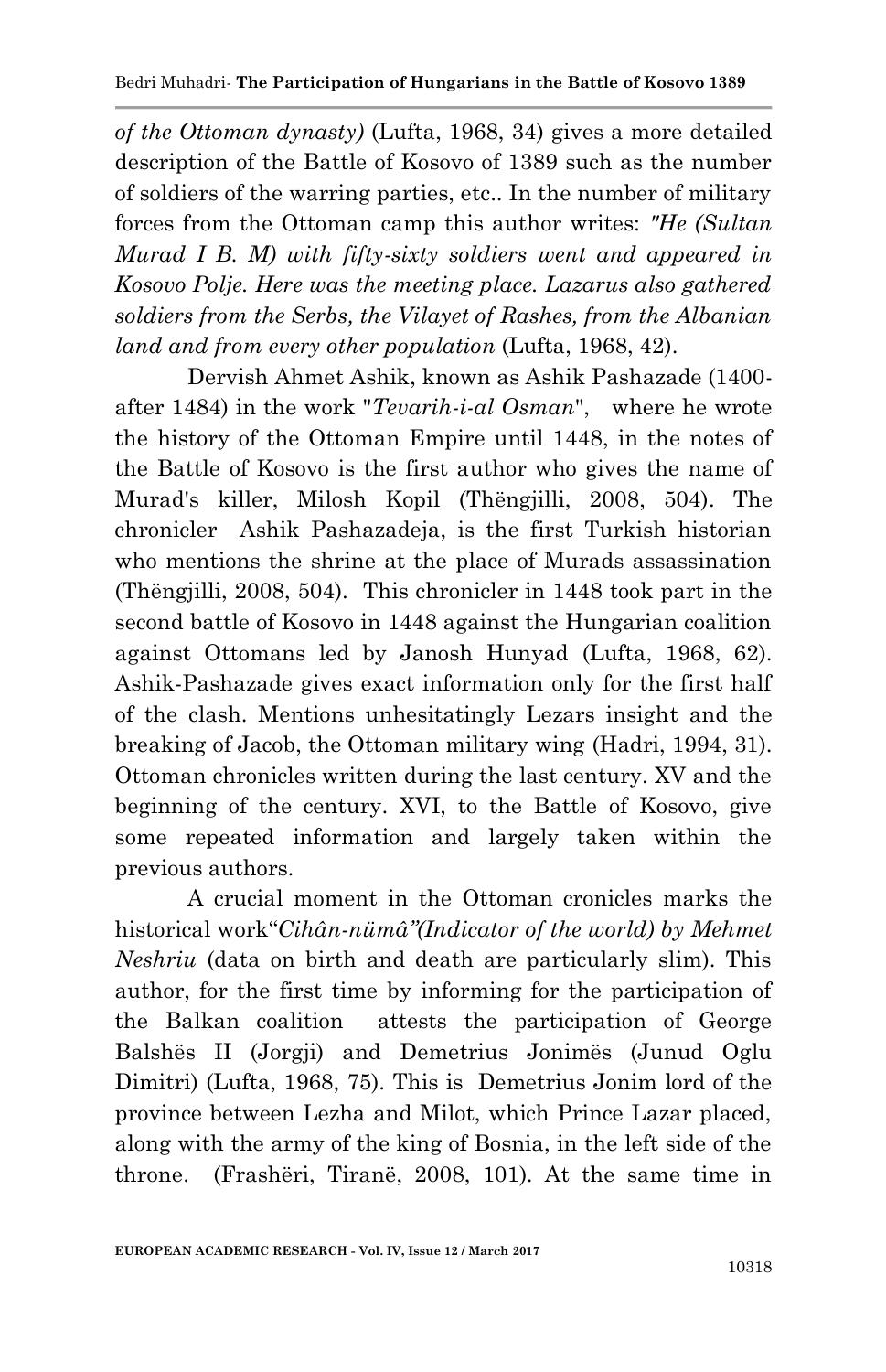Balkan coalition mentions Vlachs, Hungarians, Czechs, Serbs, Albanians, Bulgarians and Turrets.

In Neshrius work it is given a special importance towards the personality of George II Blalshes. It expressed the opinion of George II Blalshës when the coalition headquarters, Knjaz Lazar asked the chief of the nobles who had come to the battlefield, if it is reasonable to make a surprise attack at night against Ottoman armies . Only the Albanian prince, George II Balsha rejected,since at-night-he said Turks would benefit from the darkness and escape. Not during night but let us catch them alive in the daytime, had given his opinion George II Balsha the Albanian prince, who had come to the front, according to Neshri, with 90 thousand soldiers (Lufta, 1968, 84). Neshri reduces the Turk defeats , or does not speak at all for them. To enlarge the victory of the Turks, he writes that the number of enemy soldiers was 500,000, a figure that is far from the truth (Thëngjilli, 2008, 504).

Chronicler Neshriu despite the fact that he lived in the first century. XVI, his sure dam almost reconstructs the mosaic of events. This chronicler informs us, Evernozi advised Murad I what strategy should be used in this battle.The chronicler Neshriu writes "..., *let us reach ahead and choose the best position.He (B. Lazarus M), let him come after us. And in no hurry, he (Lazarus BM), let start fighting...*" ( Lufta, 1968, 84). Since the beginning, they agreed to a defense strategy that will bring them into the traps of heavily armed knights of the opposing army ( Hadri, 1994, 31).

The most complete version given to the flow of the Battle of Kosovo comes from Nishriu, according to which Serbs crushed the left Ottoman arm and later developed a more severe clash in the center. The turnaround was made by Bajazit attack, aided by Evrenozi from the left arm that caused the defeat of Confederate forces and their escape (Lufta, 1968, 87- 88). Theearly Ottoman author Ashik Pashazade, who had worked in the yard of Bayezid's son, wrote what happened after the collapse and the panic escape of Christian army.*"Most of the*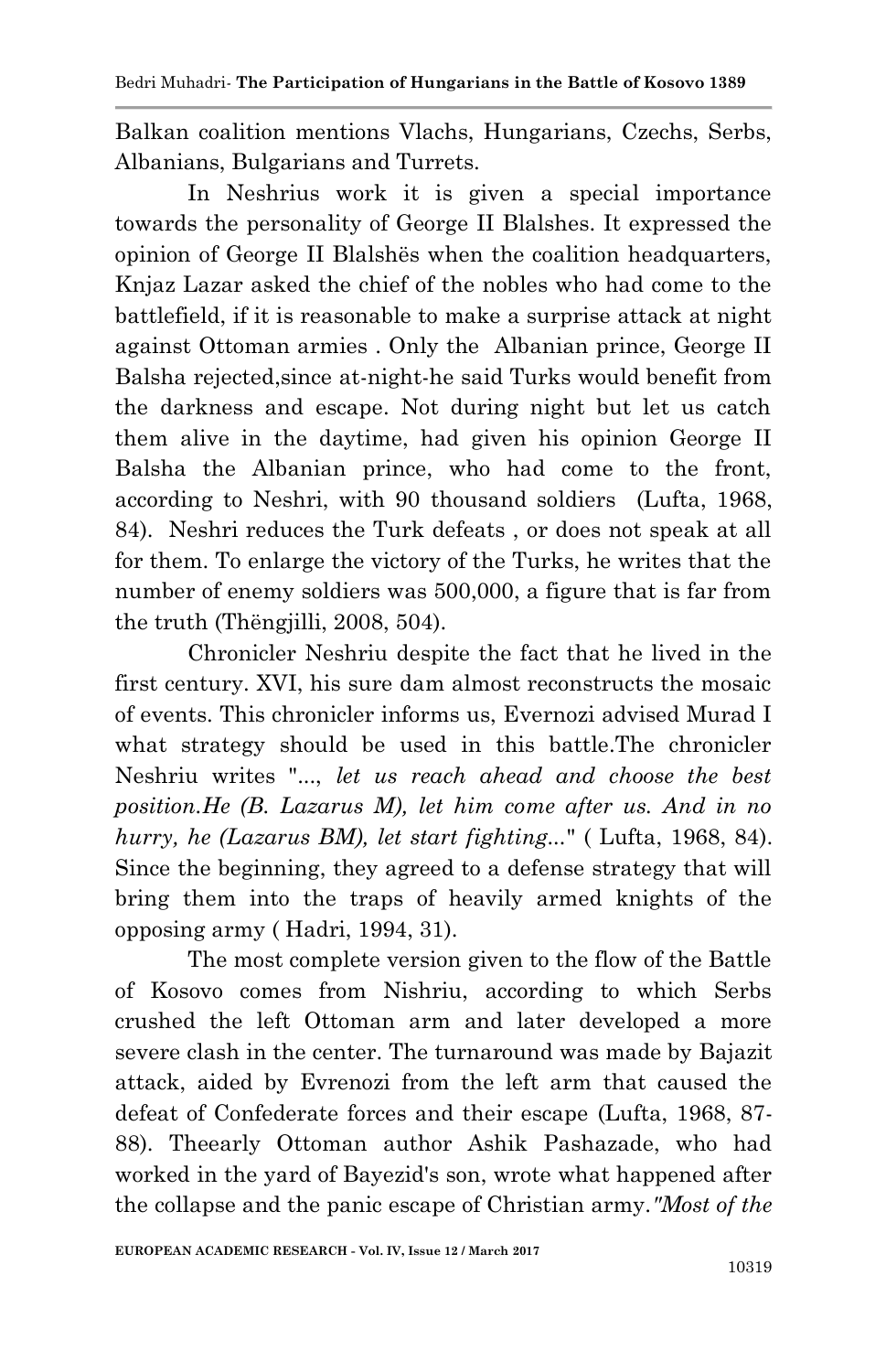*army continued to pursue the enemy. Only the ruler and some of his courtiers stood in place ... but a pagan was lying there covered with blood from head to foot. He was hiding among the dead, but could easily see the brave Khan. As it was written, as standing up promptly ran down with a knife and stabbed the ruler*" (Lufta, 1968, 66). Ashik Pashazade mentions as the assesinator of Murat, Bilesh Kopil. The oldest sources the name Murats killer mark as Milos Kyble, Milois, Milos Kobyla, Milos Kobilith, but from the Serbian historiography this surname was changed in the eighteenth century called Obiliq (Jeriçek, 2010, 148).

Ottoman historians point out that after the death of Murad I, Lazarus was captured as a slave and brought before Bajazit at the end of the battle and he is executed due to his order. The researcher K. Jireçeku , describes this battle as a war of nations, implying the participation of many nations on both sides. For the participation of Albanians in the Battle of Kosovo we have valueble evidence, respectively the family history of sixteenth century of Muzakaj generous family, where is stated that *"Theodor Muzaka gathered a large Albanians company to join the army of Lazar together with his Albanian leaders he was killed in this battle aswell*" (Muzaka, 1996, 19).Regarding the total number of warriors in the Battle of Kosovo by both parties, from the Ottoman chronicle writers we have increased numbers ranging up to hundreds thousands of warriors. (The otoma chronicler Neshriu says that the army of Lasarus had 500.000 soldiers, Lufta, 1968, 80, whereas Oruçi writers that Murad had 60.000 soldiers, Lufta, 1968, 45). The nearest evaluation recognized even by scientific Western authorities dealing with Balkans history refers to the number of about 40,000 soldiers in the scarcity of Murat and 25,000 soldiers under the command of Lazarus, or 27,000 to 30,000 soldiers under the command of Murad and 15,000 to 20,000 under the command of Lazarus (Malcolm, 2001, 65).

Serbian" sources talk about the victory of the Christians, "the Serbs" not mentioning anywhere the Turkish victory.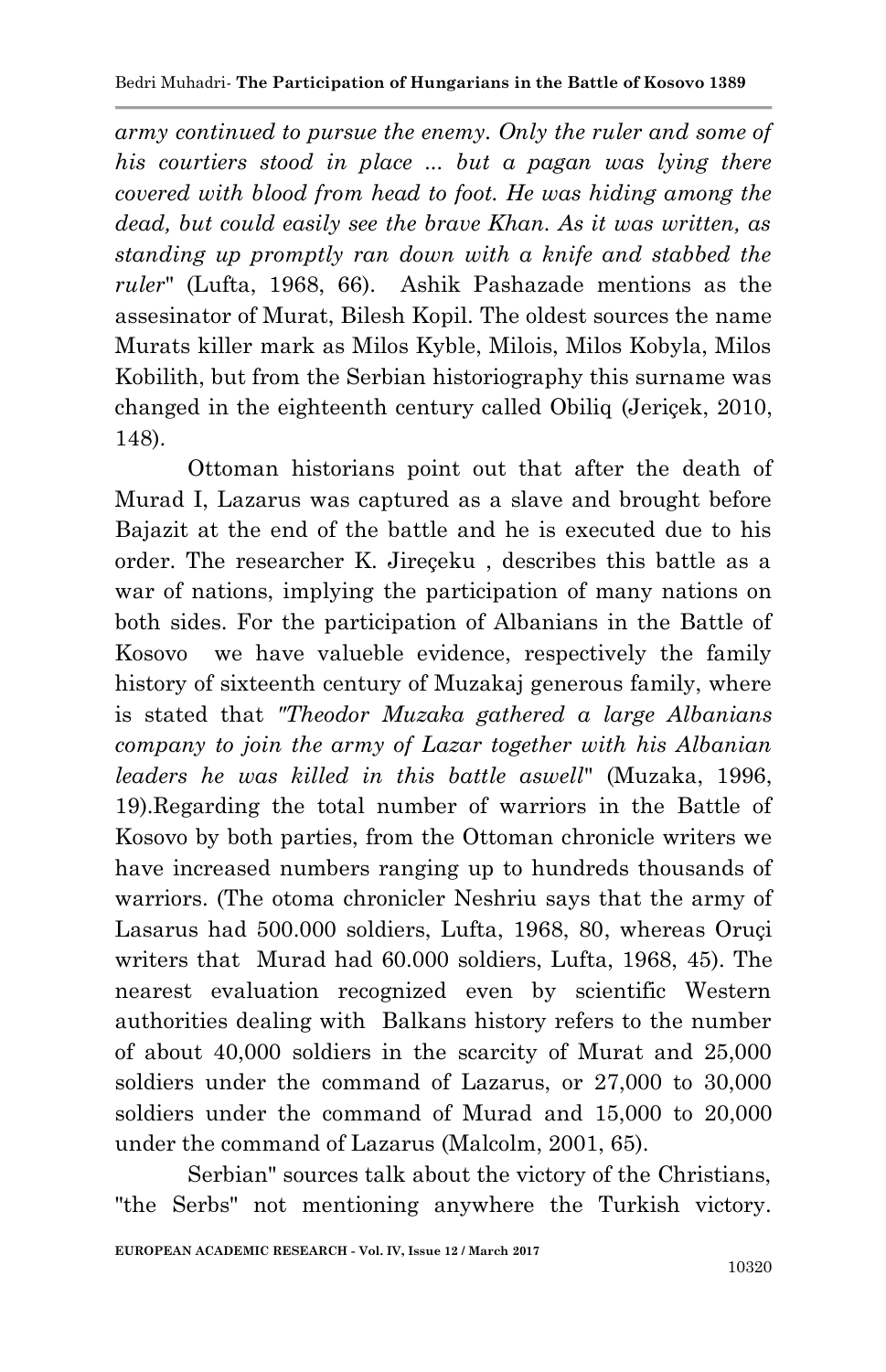Otherwise all other sources and Ottoman chronicles, Byzantine chronicles , etc.., we will see that it is spoken of Turkish victory. Thus for the development of the Battle it is stressed that at the beggining it was in good or in Christian army side, it is possible that after the death of Murad I, the battle takes the opposite approach, so under the command of Bayezid, son of Murat, Turks defeated "Serbs", the capture and execute Lazarus and a big number of generous "Serbs" (Malcolm, 200, 65).

Important source is the announcement by the King of Bosnia Tvërtko I, who was not at risk from the development of the war, then announces his victory, undertaking of 12 lavish who broke up in Murads residence and kill the Turkish ruler (Kosovo, 1989, 40-44). According to Tvrtko I, the king of Serbia (Rasha) and that of Bosnia, who represents the Battle of Kosovo as a victory for themselves will be known by his letter dated August 1, 1389 sent to Trogir, and after two months to Florence. This, though did not participate in the battle, tells that his commander Vlatko Vukovici returned from there with minor loss in the army, while the Turks suffered great loss. TheRussian monk Ignatijev, who was in Turkish territory announces on June 27, 1389, I was ih the city of Astrovi on the Black Sea, where it was heard that *"Both Murad and Lazar were killed in a battle. Frightened by events since we stand in the Turkish state ... , we had to retreat*" (Rexha, 2009, 144). Also biographies written by an anonymous author, the monk from Ravanica, Patriarch Danilo III and other, we will find literary character writings; spiritual triumph of the martyr (facing cruel death); The undergo of soldiers crowd; suffering of the military leaders; Large losses of the two armies; thatsince there was no little number of deaths etc,. Konstantin Filozofi author of a biography of despot Stefan Lazaraviq describes the Battle of Kosovo as a loss for the "Serbs" although at first states that they had success (Rexha, 2009, 145).

Byzantine sources about the Battle of Kosovo are scarce. These resources are mostly Ottoman resource description, or what is worse description of the description ( Hadri, 1994, 28).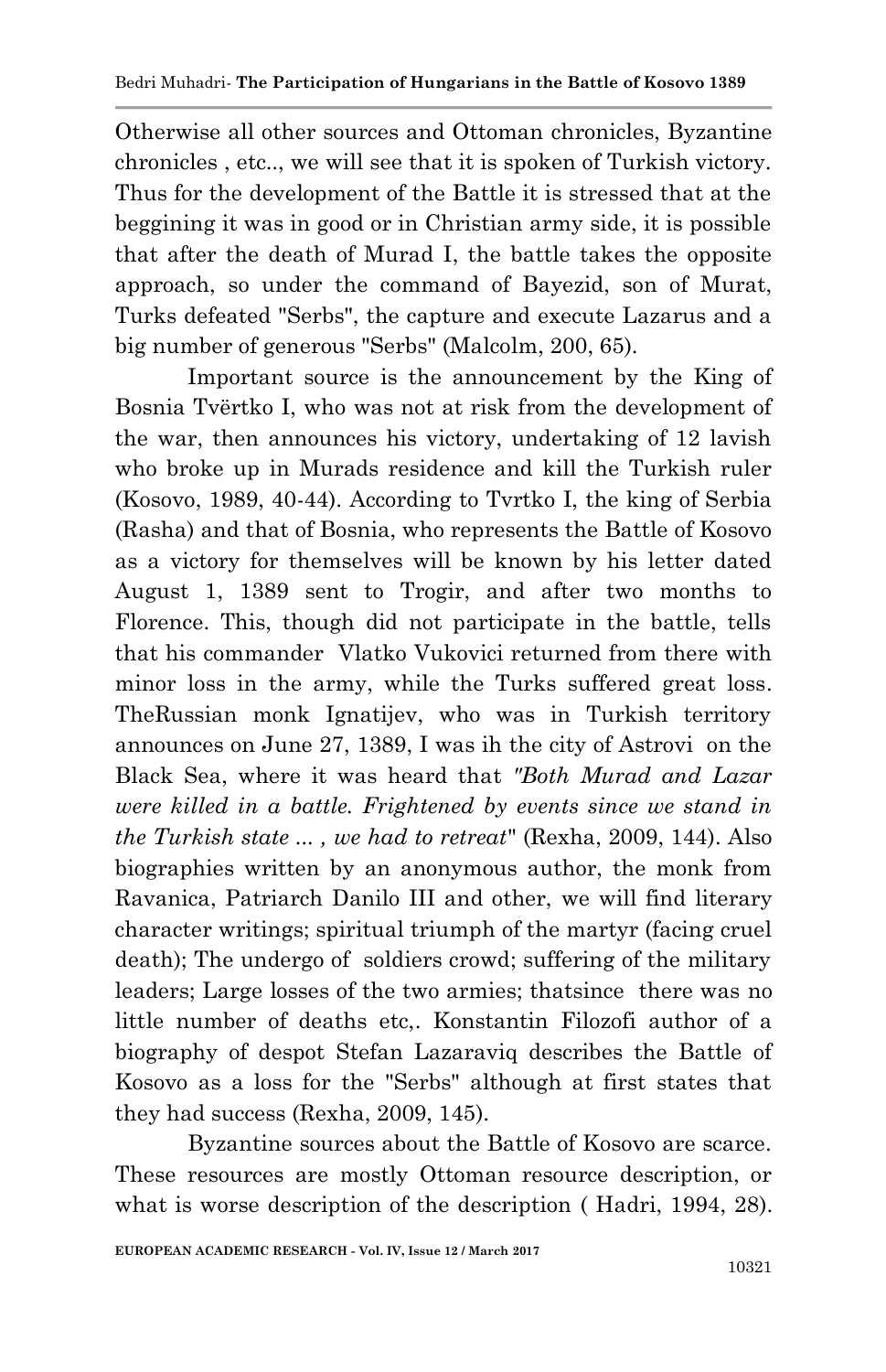All these sources indicate bits of an unclear jigsaw, requiring interventions as in imaginary literature. In one word, we are dealing with little evidence that can help the science of history (Hadri, 1994, 36). For the battle of Kosovo we have datas from three historians. First, the diplomat and historian Halkokondili Byzantine (died 1435) in the work "On the development of the Ottoman Empire" and for the defeat of the Byzant during the period 1298-1463. To this historian we face the name of Milosht in variants: Milo, Miloen, Michale. The second was the Duke who wrote the Ottoman history during the period 1341-1462. He provides multiple data on Kosovo battle. This historian said that the murderer of Sultan Murad was a Serbian named Milos. Ragusa (Dubrovnik) sources are important in dealing with aspects of economic life, social, political, cultural and religious, which have to deal before and after the Battle of Kosovo for Kosovos territory (Drançolli, 1993, 42).About data referring to the Battle of Kosovo, interesting ones we find in writing of an anonymous author from Ragusa, respectively Anonymous of Ragusa (Annales ragusini Anonymi), which belongs to the 80th century XV, who notes: *"In 1389 , June 15, at St. Vitos day, Tuesday, was a battle between Bosniaks and Grand Turk;…, Emperor Murad was killed, but the Bosnian king also (the source despot Lazar calls the king of Bosnia); victory was not even the Turks nor the Bosnians, because many were killed. The battle took place in Kosovo Polje "* ( Drançolli, 1993, 50)*.* The documents of raguzan sources indirectly shed light for the legendary brave man of the Battle of Kosovo, the Albanian Milos Kopil (Drançolli, 1993, 50). During 1390 the Kopil family lived in Ragusa (Drançolli, 1993, 50). Furthermore, one of the family members was appointed to be the Prince of Ragusa Zupa ( in XIV-XV centuries, in Raguza we encounter many Albanian migrants, who for economic and political reasons left the motherland. Drançolli, 1993, 48). Mauro Orbini with the work *"Orbinit" Il Regno degli Slavi "(1601).* He is very biased against the Slavic heroic story that tries to position the Slavs on the same level with the ancient Romans and tries to prove that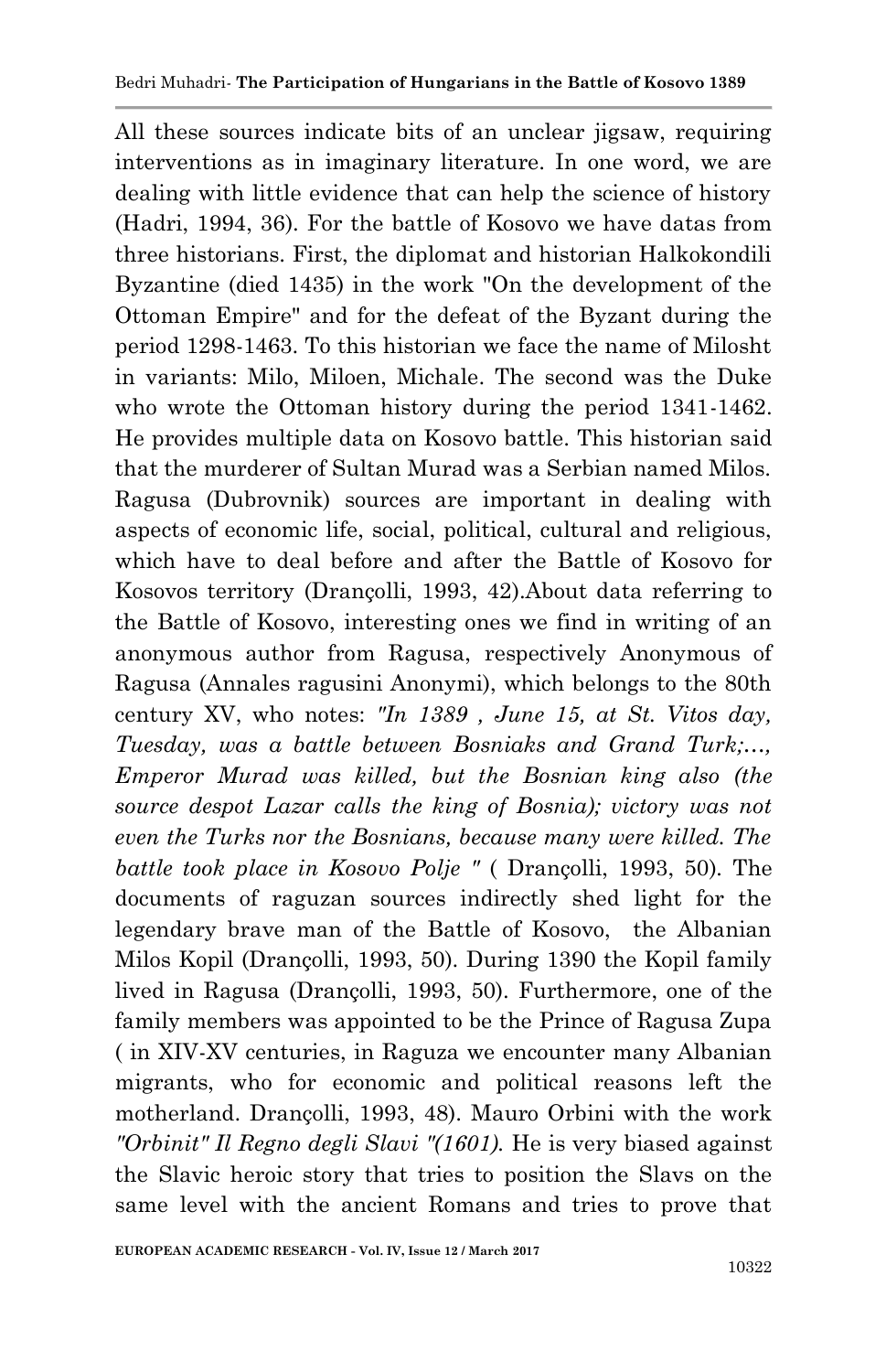Alexander the Great, but also the Skeet Slavs, who successfully opposed it, though St. Jerome and out of every opportunity, the Amazons, were all Slavs. (Leillo, 2010, 30). Orbini speaks only for Hungarian presence, together with the Serbian princes. There is not alluded for the Albanian presence on the battlefield, alongside Lazar. Balsha is mentioned in a reference to the confusion that includes "Turkish captains", after the news of the death of Murad: Balsha is one of the captains in the Ottoman camp (Leillo, 2010, 30). Orbini tells from the story of Neshriut. He explicitly describes Sultan killer as a Serbian hero (Leillo, 2010, 33).

According to French historian, from the early XIX century M. H. Lemarie (Lemer, 1821), in the Christian coalition under the leadership of Lazar had *Hungarian, Romanian, Dalmatian, (Croatian)tribal units and unsubordinating Albanians units from the Turks, and the Murat was killed by an wounded Albanian (un Albanais blesse)* (Leillo, 2010, 33). The researcher T.Ë. Zinkeisen has raited it as "*fight to the life or death for the people of the Balkans, which was attended by Bosnian Serbs, Albanians, Hungarians, Bulgarians, Vlachs, Hercegovinian* ( Malltezi, 1999, 58) Even R. Detrez author describes the Battle of Kosovo as a nation coalition composed of the "noble Albanians, Bulgarians, Hungarians and Romanians who joined alongside Lazarus" (Rexha, 2009, 156) According to Jacques E.: *"An anti-Ottoman coalition of Hungarian, Bulgarians, Romanians, Poles, Serbs and Albanians, led by Serbian Prince Lazar fought a Turkish army twice as large as in Kosovo, near Pristina, 15 June 1389 there took* part *the trupes of Gjergj IIBalsha of Shkodra amd Teodor Krona Muzaka of Berat. Although an Albanian called Milosh Kopiliq, broke up the tend of Sultan Murat I and killed him* ( Jacques, 1995, 58).

Albanian historiography reveals that the Albanian population being present in Kosovo, could not stand aside and not participate in the major political-military events of time, developed in their native land. In Kosovo in the late XIV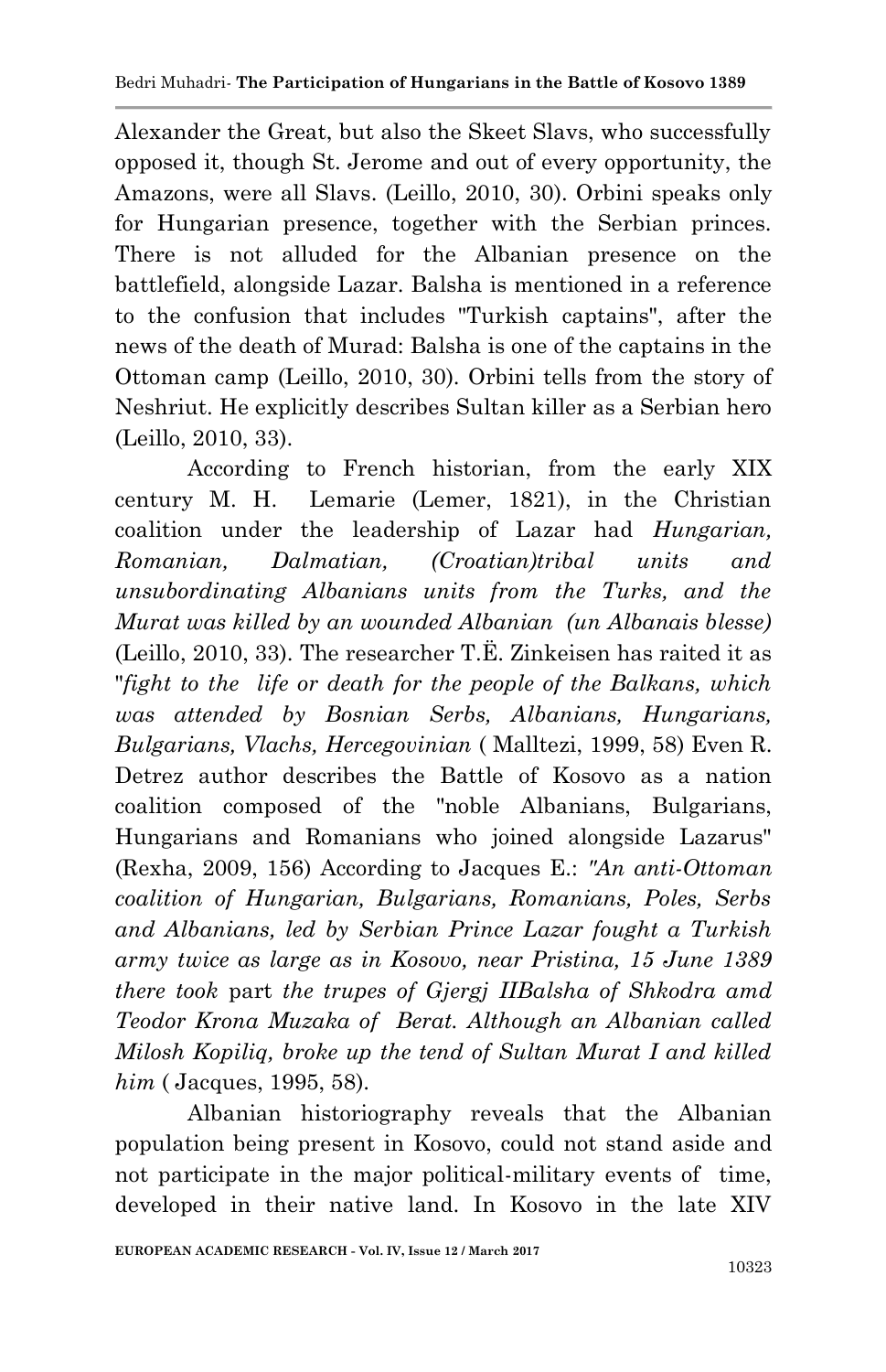century were raised several important generous among them in Drenica was Nicholle Kopili and his son Milos Kopili who were in Drenica, but he was also the most remarkable warrior of the Battle of Kosovo in 1389.The use of the emblem by Kopil family demonstrates us that they were a noble Albanian family of prince rank.The emblem of Kopil family is red with three silver head, and the figure of a horse (Varfi, 2000, 51). From other Albanian rulers who had property in Kosovos lands were Dukagjini, who ruled Dukagjini Valley, which necessarily would be the in knowledge of events for the battle occurred against the Ottomans in Kosovo (Pushkolli, 2012, 79).

Regarding the participation of Albanians from all Albanian areas and Kosovo in the battle of Kosovo Polje, the Byzantine chronicler Jeraku logothet the great of Constantinople Patriarch , author of a chronic in 734 verses on the Ottoman Empire, specifically stops, bringing an information even more detailed:*"When the Turks went through Dakine and Myzinë and arrived at the borders of Serbia, ... the despot Lazar of Serbia, Bulgarian and Albanian rulers of Dardania, from Misia, from Akrokeraunet, from Epir and Adriatic coast agreed and decided to fight. And in fact many got ready, but failed. Gathered then, and announced war to Turks, but Lazarus and many others lost their lives in battle ... "* (Xhufi, 2005, 110-111) The Byzantine chronicler Jeraski, is not the only medieval chronicler who calls Dardania, respectivelly Kosovo,part of Albania.Three months later by the clash that took place in Kosovo Polje, in a letter written by Philip Mesiere and published by S. Ljubic, the author writes that the battle where Sultan Murad I and his son got killed, took place in "Albanian territories "( es partice d'Albanie) (Frashëri, 2005, 111) As it is known, until 1389 the province where the historic battle took place was not called Kosovo, but Dardani (Frashëri, 2005, 119)

The main personality of the Battle of Kosovos event, without doubt, is Milosh Kopil, who killed Sultan Murad I in battle. According to the source data, historical and folk literature, epic folk was an Albanian from Kosovo, precisely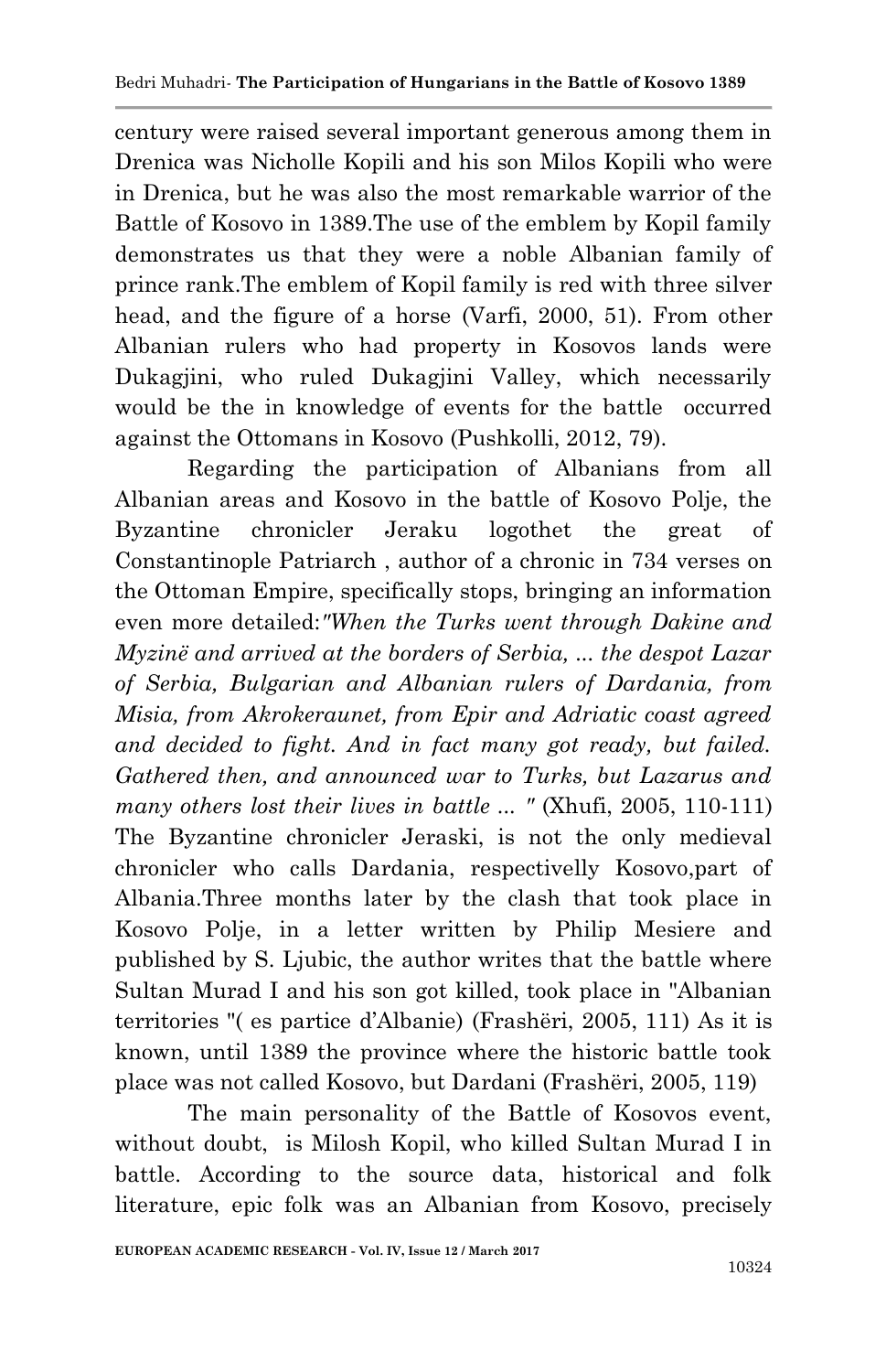from the Drenica region.The problem of Millosh Kopil nationality is surely very interesting and has awaken the attention of many researchers.

The Ottoman chronicler Enveri calls "the damned Milos ...," which had been a slave of the sultan. Another Ottoman chronicler Ashik Pasha-Zade (in 1480) has attested that, *"has been a kaur named Bilesh Kyble, holding his helmet in his hand and his sword turned back, he walked toward Murat. Soldiers stood before him. When he approached Sultan , turned his sword and thrust it Murad"* (Frahër, 2005, 66). *Neshriu writes "that a wounded with blood, which was hidden among dead bodies being dragged several times rising, approached the Sultan"* (Lufta, 1968, 90). *According Oruci the killer is "a godless self-sacrificing, one of the powerful rulers of the infidels, damned he "* ( Lufta, 1968, 43).

Byzantine sources generally do not inform or speak of the Sultan killer's name, or even when they speak they see the assassin as a Serbian. So the Byzantine historian Sfrance does not mention at all Murat as Milos murderer. According to him, Lazarus killed Murat artfully. Halkokondili writes that he is called Miloin and that he was Serbian ( Lufta, 1968, 56 The raguzan historian Mauro Orbini identifies Milosc Chobilinchin as a man born in Tjentiste, near Novi Pazar, but educated in the court of Prince Lazar and connected with the ruler of Serbia through his marriage with the daughter of Lazarus, Vukosavën (Leillo, 2010, 37).

The source of an anonymous Catalan author , who must have written it before the year 1402 according to Malcolm N. the murderer of Sultan Murad I was a prominent Hungarian soldiers (Malcolm, 2001, 72-76). The work is a memoir dedicated to Jacob, the eldest son of Murad , killed by Bayezid after the battle.The part describing the Battle of Kosovo is in the end of this literary work. According to this source, in the ranks of Lazarus were many Germans and Hungarians . One of the knights "a burly Hungarian", had begged Lazarus to let him stand to the forefront of fighters. He was given permission and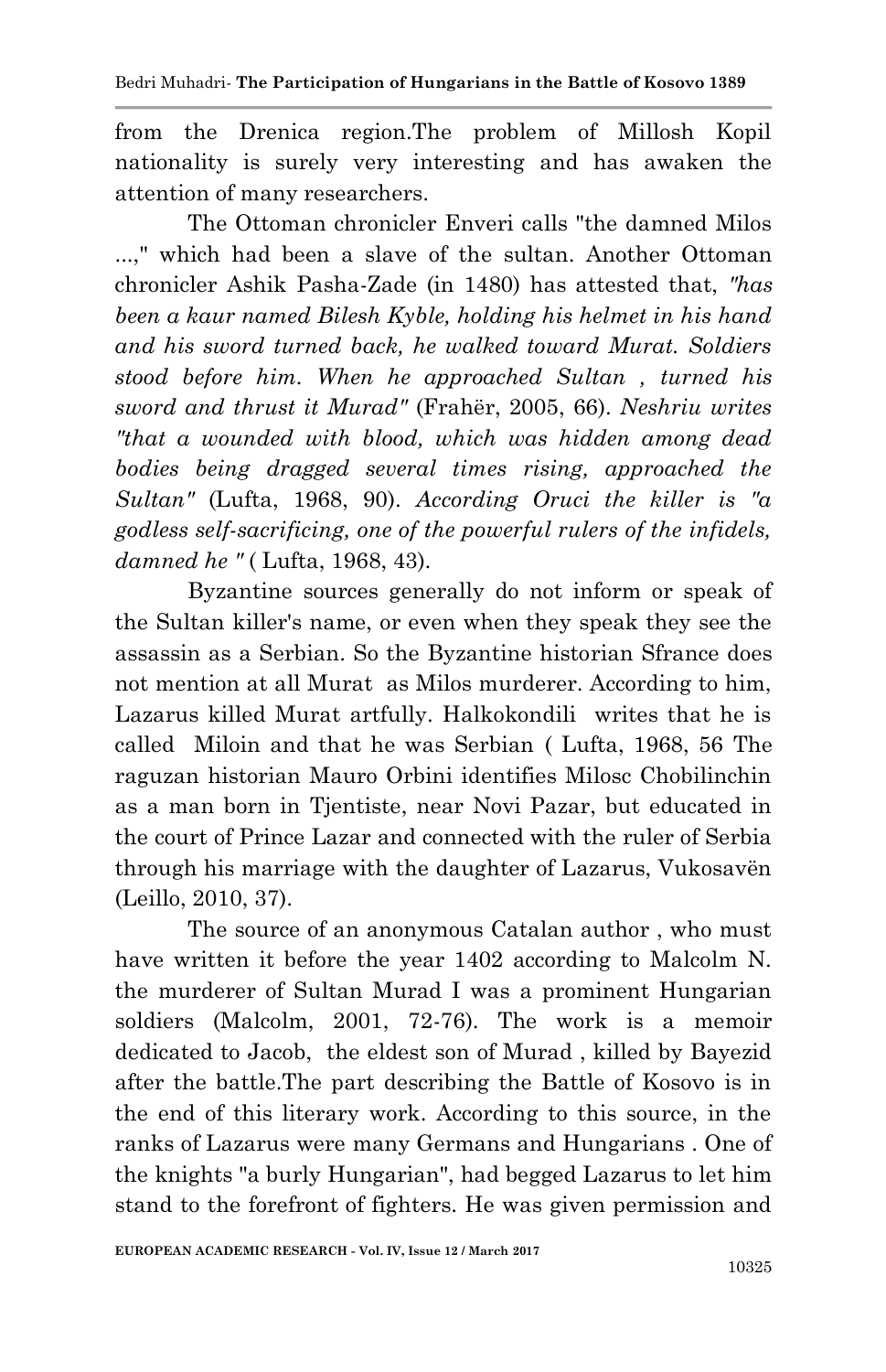so he became commander of a company of warriors. During the battle a group of German knights, split the line of camels, advancing deep into the ranks of the Turkish army. In the confusion that followed, the Hungarian knight, who had vowed to fight face to face with Murat came up to the Sultan. He himself spear fired a shot from the horse, that burstMurads iron shield and buckler. So Murad got severely wounded, fell to the ground. And, the Hungarian rider knocked to the ground by a hail of arrows; Immediately thereafter, Murad died from the wound (Malcolm, 2001, 73).

The historian Malcolm takes seriously the identification of Murats killer as a Hungarian knight. Lazarus probably should have had a contingent of Hungarian soldiers in his army; His son-in-law, Nicholas Garai, was one of the most powerful man in Hungary, which had been very engaged in the issue of the Balkans. Malcol identifies Jugovic brothers (Serbian invented personalities) with Hungarian noble. It is likely that in the old song marked for Kosovos battle "Ugoviqi" to be "Ugarski" which means Hungarian noble, perhaps even a kind of elite group of Hungarian knights, led by " the burly Hungarian" who is mentioned by the Catalan authorBased on Catalan version, Malcolm shows the thesis, that perhaps "Kobiloviq" in original must have been koborlovag (Hungarian: "Runaway Horse") (Malcolm, 2001, 75). In Hungarian rural society of that time, the horse was a more powerful and more popular symbol among many traditions and customs of shamaniste Hungarian culture. Noel Malcolm takes this story seriously. He borrows from Hungarian folk tradition that connects the magic with totemik character of horses : the charismatic fighter Kobiliq (in Serbian least of Peles) may have been in his Hungarian assessment (Malcolm, 2001, 75).

Albanian historiography argues that the sultans murderer was Milosh Nichola Kopili a feudal from Kosovo. The Albanian epic for the Battle of Kosovo talks about how the memory for Millosh Kopil was kept alive mainly in Drenica (Leillo, 2010, 42). Locals still present themselves in this way: "I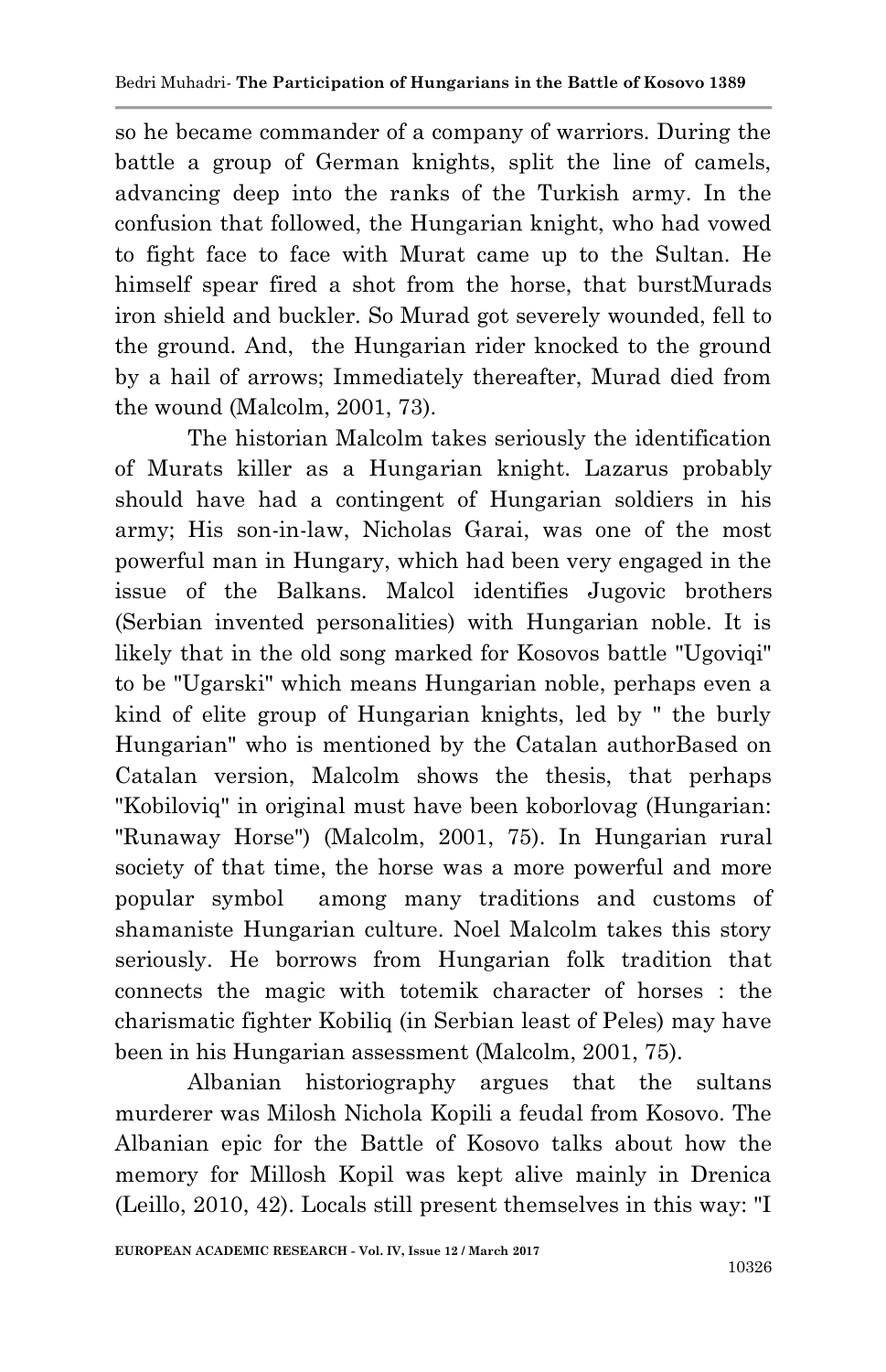am from Kopil, where the man who killed Sultan was born" (Leillo, 2010, 42). In Kopiliq village, the toponymy as: "Miloš well, Miloš Church" are preserved. These are historical signs of Millosh Kopils life and evidence of the Christian past of the locals (Leillo, 2010, 42). By local residents has probative statement that identifies Milosh grave in Rezallë village near the school ( Leillo, 2010, 43)

As we saw slightly above, the Ottoman chronicle writers are those who clarified since the beggining the killers name of Sultan Murat I, Milosh or Bilosh, Kyble or Kople. Its important the fact that the surname has no extension like -iq, -viq. Instead is more similar with Albanian language. In Albanian Milos name should not necessarily be associated with Slavic roots Milo (sweet, savory, dear). Generally in Albanian that name is associated with the name Mëhill, Mhill, Mill, Milo ...." (Haxhihasani, 2005, 199). In fact, the name *Kopil* is early , and in written documents is used in the St. Stephen Krisobula Banjska of Kosovo in 1313, and as *Kipil* in encountered in the Çabiq village, registered in Krisobula in Decan (Drançolli, 1993, 49) Otherwise, it is assumed that the name *Kopili* has Illyrian-Thracian background ,which in the old fore--old Albanian language means a child whose parent-father in unknown, while in Romanian language means child (Rexha, 1990, 19) The name Kopil, too, is simply an Albanian originally name. Among other things, in Albanian the word *kopil*e has the meaning of "*syllabus sprouted on a tree root*" (Fjalori, 1980, 602). And all this proves that Milos Kopil was Albanian from Kosovo.

## **BIBLIOGRAFHY**

- 1. *Beteja e Kosovës 1389", (summary of studies*), Tiranë, 2005.
- 2. Di Leillo, Anna. *Beteja e Kosovës 1389 Epos Shqiptar,* Prishtinë, Zëri, 2010.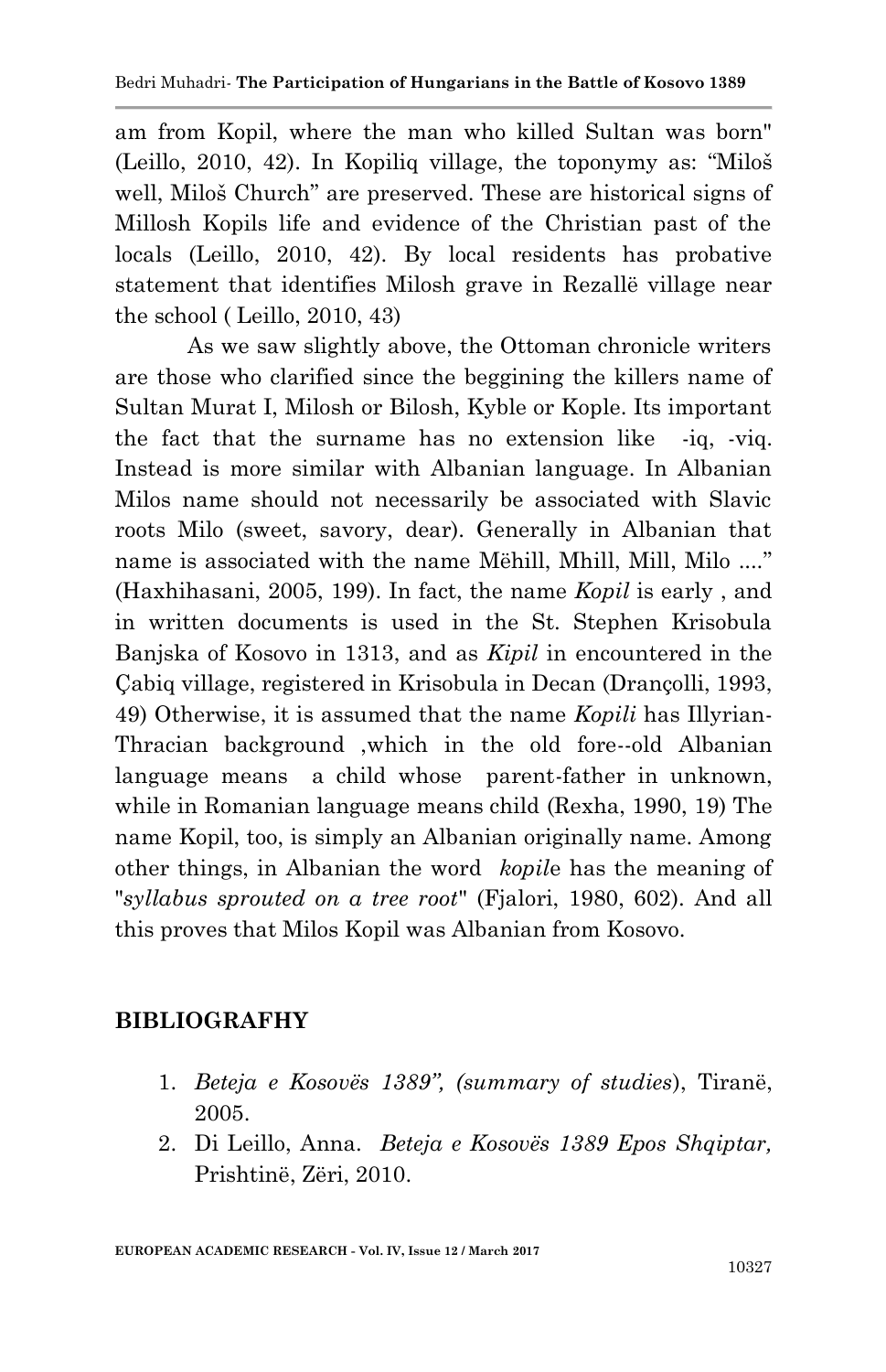- 3. Drançolli, Jahja. "Beteja e Kosovës në dritën e burimeve raguzane", *Albanologjik Researches, The Series of Historical Sciensis, 21-1991*, Prishtinë, (1993): 41- 54.
- 4. *Fjalori i gjuhës së sotme shqipe,* Tiranë, 2002.
- 5. Frashëri, Kristo. "Shqiptarët në betejën e Kosovës", *Beteja e Kosovës 1389 (Study Summary)*, Albanian Academy of Sciences Institution of Histiry, Tiranë,  $(2005): 113 - 122.$
- 6. Frashëri, Kristo. *Historia e qytetërimit Shqiptarë (From ancient times until the end of World War II)*, Albanian Academy of Sciences, Tiranë, 2008.
- 7. Hadri, Flamur. "Beteja e Kosovës në vështrim të Burimeve", *Albanologjik Researches, The Series of Historical Sciensis 22-1992,* Prishtinë, (1994): 27-32.
- 8. Haxhihasani, Qamil. "Beteja e Fushë-Kosovës (1389) in Albanian folk epic, *Beteja e Kosovës 1389 (Study summary)*, Tiranë, (2005): 151 -162.
- 9. Jacques, Edwin. *Shqiptarët, historia e popullit shqiptar nga lashtësia deri në ditët e sotme*, Tiranë, 1995.
- 10. Jeriçek, Konstantin Historia e serbëve, Pjesa e Dytë Gjysma e parë  $1371 - 1537$ , Shtëpia botuese "55", Translated Elda Gjana – Boriçi, Tiranë, 2010.
- 11. *Kosovo i Metohija u srpskoj istoriji (group of authors*), Beograd, 1989.
- 12. *Lufta shqiptaro – turke në shek. XV, (Otoman Sources),*  prepared from S. Pulaha, Tiranë, 1968.
- 13. Malcolm, Noel. *Kosova një histori e shkurtër,* , Translated from English by Dr. A. Karjagdiu,The Second Edition, "Koha" Publishing House, Prishtinë & Shtëpia e Librit, Tiranën, 2001.
- 14. Malltezi, Luan. *Beteja e Fushë-Kosovës dhe shqiptarët*,, "Koha" Repoblished, Tiranë, 1999.
- 15. Muzaka, Gjon. *Memorje*, Tiranë, 1996.
- 16. Pushkolli, Fehmi. *Feriz Aliukaj (1937-1999*), Prishtinë, 2012.